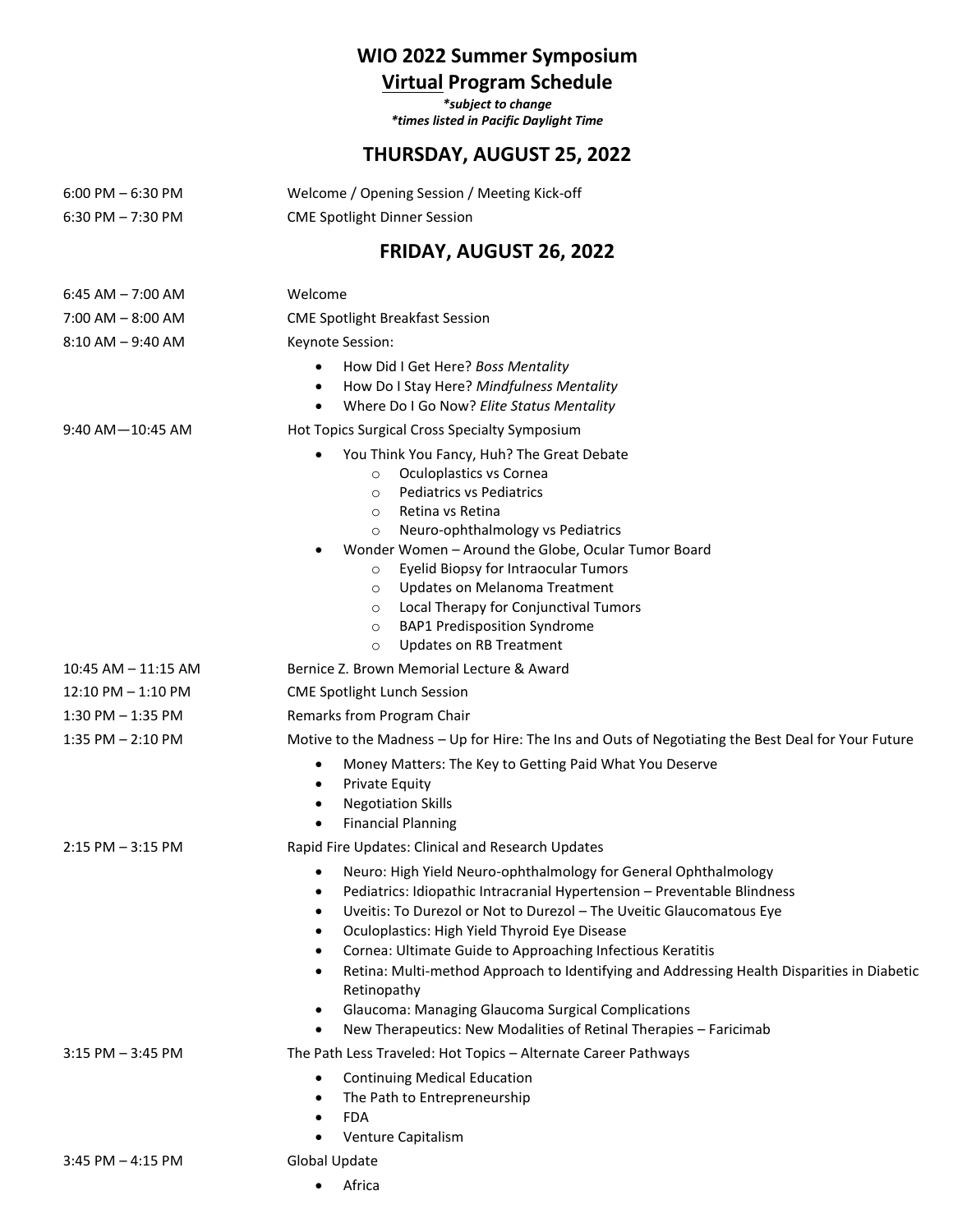|                         | India<br><b>Great Britain</b><br>Canada                                                                                                                                                                                                                                                                                                                                                                      |
|-------------------------|--------------------------------------------------------------------------------------------------------------------------------------------------------------------------------------------------------------------------------------------------------------------------------------------------------------------------------------------------------------------------------------------------------------|
| $4:15$ PM $- 4:35$ PM   | Life Hacks                                                                                                                                                                                                                                                                                                                                                                                                   |
|                         | How to Be a Momma and a Diva<br>$\bullet$<br>How to Make Einstein Look Like the Cookie Monster<br>$\bullet$<br>Surgery? Preggo? No Probs, We Got You<br>$\bullet$<br>How to End Your Day Like a Boss - The Ultimate Cocktail<br>$\bullet$                                                                                                                                                                    |
| 6:30 pm $- 7:30$ PM     | Symposium: Understanding the Impact of Complement-mediated                                                                                                                                                                                                                                                                                                                                                   |
|                         | Lesion Growth in Geographic Atrophy (GA)                                                                                                                                                                                                                                                                                                                                                                     |
|                         | SATURDAY, AUGUST 27, 2022                                                                                                                                                                                                                                                                                                                                                                                    |
| $8:00$ AM $-8:45$ AM    | How to Be a Leader Amongst Leaders                                                                                                                                                                                                                                                                                                                                                                           |
| $8:45$ AM $-9:05$ AM    | WIO Honorary Lecture & Award                                                                                                                                                                                                                                                                                                                                                                                 |
| $9:55 AM - 10:15 AM$    | Best Research Abstract Presentations & Joanne Angle Award Presentation                                                                                                                                                                                                                                                                                                                                       |
| $10:15$ AM $- 11:15$ AM | A Cut Above                                                                                                                                                                                                                                                                                                                                                                                                  |
|                         | Dry Eye: PRP for Dry Eye<br>$\bullet$<br>Refractive Surgery: SMILE<br>$\bullet$<br>Cataract/IOL: Newer Multifocal Implants<br>$\bullet$<br>Presbyopia/Myopia: The Drop for Presbyopia<br>$\bullet$<br>Glaucoma: Bimatoprost Intracameral Implant<br>$\bullet$<br>Retina: Gene Therapy<br>$\bullet$<br>Oculoplastics: The Non-invasive Eyelid Lift<br>$\bullet$<br>Pediatrics: Myopia Management<br>$\bullet$ |
| 11:15 AM -12:30 PM      | Minority Mentorship, Diversity, Education, and Inclusion                                                                                                                                                                                                                                                                                                                                                     |
| 12:45 PM - 1:45 PM      | <b>CME Spotlight Lunch Session</b>                                                                                                                                                                                                                                                                                                                                                                           |
| $1:55$ PM $- 2:55$ PM   | Effective Mentorship at Every Stage                                                                                                                                                                                                                                                                                                                                                                          |
|                         | <b>Medical Student</b><br>$\bullet$<br>Resident<br>$\bullet$<br>Junior Faculty<br>Academics<br>SO to the YO's<br><b>Minority Mentorship</b><br>$\bullet$                                                                                                                                                                                                                                                     |
| $2:55$ PM $-3:55$ PM    | Reproductive Options for Ophthalmologists 101                                                                                                                                                                                                                                                                                                                                                                |
| 4:00 PM $-$ 4:45 PM     | Strabismus Workshop: How to Keep Things Straight When it Comes to Strabismus                                                                                                                                                                                                                                                                                                                                 |
| 4:45 PM $-$ 5:05 PM     | Confessions of the Ultimate Boss Babe                                                                                                                                                                                                                                                                                                                                                                        |
| $5:05$ PM $-6:15$ PM    | <b>Mindfulness and Medicine</b>                                                                                                                                                                                                                                                                                                                                                                              |
|                         | Physician Burnout and Suicide Prevention<br>Lifehacks to Handle Stressful Situations<br>٠                                                                                                                                                                                                                                                                                                                    |
|                         | SUNDAY, AUGUST 28, 2022                                                                                                                                                                                                                                                                                                                                                                                      |
| 7:30 AM - 8:00 AM       | Breakfast Amongst the Stars: Let's Get Candid - Ask Me Anything                                                                                                                                                                                                                                                                                                                                              |
|                         | <b>Alternative Pathways</b><br>Research<br>$\bullet$<br><b>Promotion and Advancement</b><br>$\bullet$<br>Tools of the Trade<br>$\bullet$                                                                                                                                                                                                                                                                     |
| $8:00$ AM $-9:00$ AM    | Hotter Topics/Stickier Situations / Surgery Video Expose                                                                                                                                                                                                                                                                                                                                                     |
|                         | Understanding the Controversy: Cross-linking for Infectious Keratitis<br>Preserflo Ab-Externo Microshunt<br>٠<br>Race Dependent Outcomes of Oculoplastic Surgery<br>IPL for Rosacea Blepharitis<br>٠                                                                                                                                                                                                         |

• Updates on the Zoster Eye Disease Study